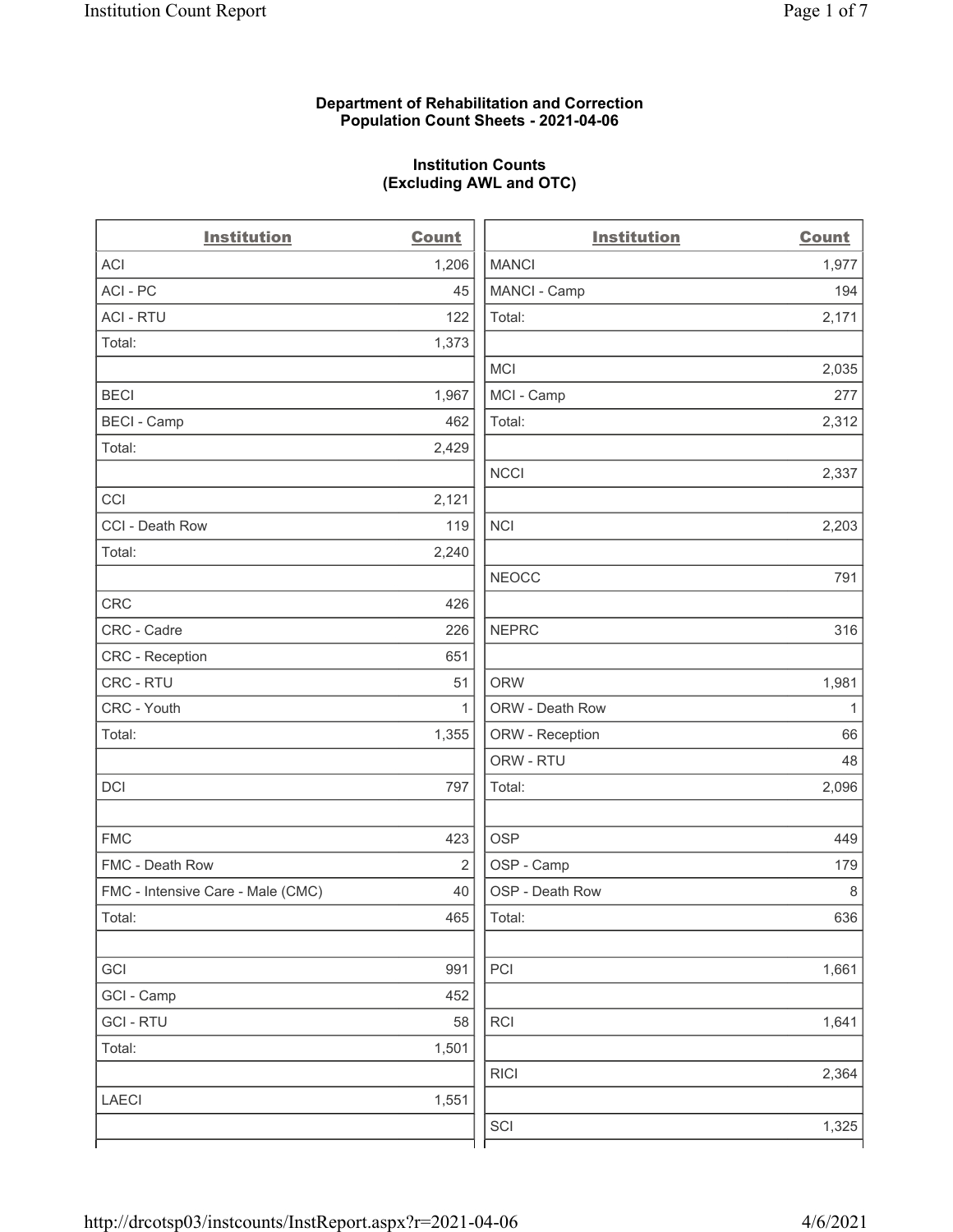|                          |       |             | <b>Total Population:</b> | 43,042         |
|--------------------------|-------|-------------|--------------------------|----------------|
|                          |       |             |                          |                |
|                          |       | Total:      |                          | 1,193          |
|                          |       | WCI - RTU   |                          | 30             |
| Total:                   | 2,072 | <b>WCI</b>  |                          | 1,163          |
| MACI - Minimum           | 1,163 |             |                          |                |
| <b>MACI</b>              | 909   | Total:      |                          | 781            |
|                          |       | TOCI - PC   |                          | 134            |
| Total:                   | 1,050 | <b>TOCI</b> |                          | 647            |
| <b>LORCI - Reception</b> | 38    |             |                          |                |
| LORCI - Cadre            | 235   | Total:      |                          | 1,263          |
| <b>LORCI</b>             | 777   | TCI - Camp  |                          | 321            |
|                          |       | <b>TCI</b>  |                          | 942            |
| LOCI                     | 2,008 |             |                          |                |
|                          |       | Total:      |                          | 1,171          |
| Total:                   | 1,940 | SOCF - RTU  |                          | $\overline{2}$ |
| LECI - Camp              | 164   | <b>SOCF</b> |                          | 1,169          |
| LECI                     | 1,776 |             |                          |                |

\* The Total Population includes 30 Offenders with Reason Codes 30 & 31. \*\* The Total Population includes 33 Offenders with Reason Code 0A.

## Male Population by Security Level (Include AWL and Exclude OTC)

| <b>Security Level</b>  |                   | <b>Body</b> | <b>AWL</b> | $(-OTC)$ | <b>Total</b> |
|------------------------|-------------------|-------------|------------|----------|--------------|
| <b>Total Level E</b>   |                   | 926         | 5          | 3        | 928          |
| Total Level 4          |                   | 1,255       | 5          | 3        | 1,257        |
| Total Level 3          |                   | 9,279       | 90         | 75       | 9,294        |
| Total Level 2          |                   | 14,716      | 112        | 84       | 14,744       |
| Total Level 1          |                   | 13,447      | 90         | 53       | 13,484       |
| <b>Total Death Row</b> |                   | 133         |            | $\Omega$ | 134          |
|                        | <b>Total Male</b> | 39,756      | 303        | 218      | 39,841       |

#### Female Population by Institution (Include AWL and Exclude OTC)

| <b>Institution</b> | <b>Body</b> | <b>AWL</b> | $(-OTC)$ | <b>Total</b> |
|--------------------|-------------|------------|----------|--------------|
| <b>DCI</b>         | 796         |            | 4        | 797          |
| <b>FMC</b>         | 8           |            |          |              |
| <b>NEPRC</b>       | 316         |            |          | 316          |
| <b>ORW</b>         | 1,981       | 22         | 12       | 1,991        |
| ORW - Death Row    |             | 0          |          |              |
|                    |             |            |          |              |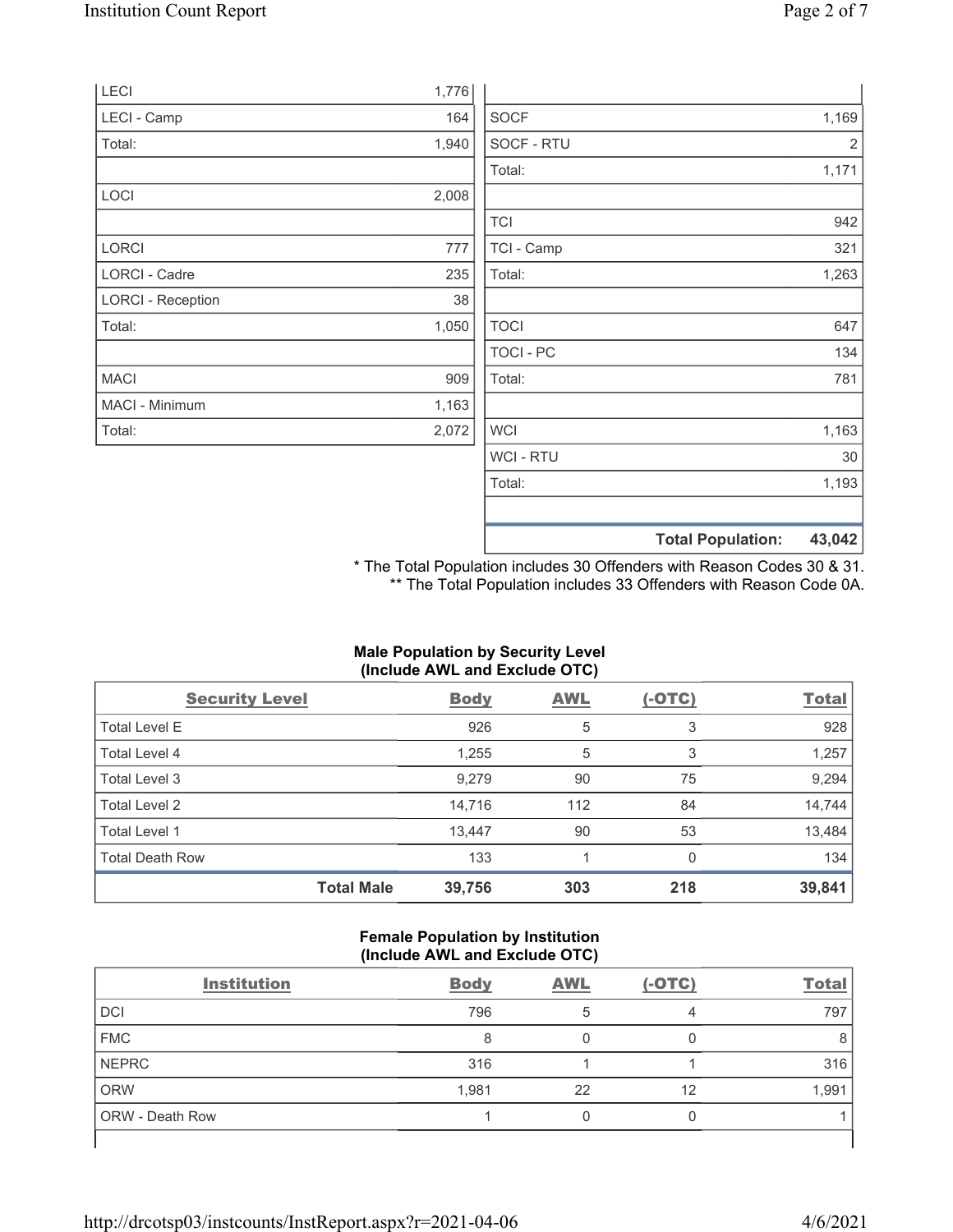| <b>ORW</b> - Reception |                          | 66     |     |     | 67     |
|------------------------|--------------------------|--------|-----|-----|--------|
| ORW - RTU              |                          | 48     |     |     | 48     |
|                        | <b>Total Female</b>      | 3.216  | 29  | 17  | 3,228  |
|                        |                          |        |     |     |        |
|                        | <b>Total Population:</b> | 42,972 | 332 | 235 | 43,069 |

#### Male Population by Institution: Security Level 5 and E (Include AWL and Exclude OTC)

| <b>Institution</b> |                      | <b>Body</b>    | <b>AWL</b>          | $(-OTC)$    | <b>Total</b>   |
|--------------------|----------------------|----------------|---------------------|-------------|----------------|
| CRC - RTU          |                      | 6              | $\mathbf 0$         | $\mathbf 0$ | 6              |
| <b>FMC</b>         |                      |                | $\mathsf{O}\xspace$ | $\mathbf 0$ | 1              |
| LECI               |                      | 8              | $\mathbf 0$         | $\mathbf 0$ | $\,8\,$        |
| LORCI - Cadre      |                      | 1              | $\mathbf 0$         | $\mathbf 0$ | $\mathbf{1}$   |
| <b>MACI</b>        |                      | 16             | $\mathbf 0$         | $\mathbf 0$ | 16             |
| <b>MANCI</b>       |                      | 17             | $\mathbf 0$         | $\mathbf 0$ | 17             |
| <b>NEOCC</b>       |                      | 4              | $\mathbf 0$         | $\mathbf 0$ | 4              |
| OSP                |                      | 194            | 1                   | 1           | 194            |
| <b>RCI</b>         |                      | 14             | $\mathbf 0$         | $\mathbf 0$ | 14             |
| <b>SOCF</b>        |                      | 541            | 3                   | 2           | 542            |
| <b>TCI</b>         |                      | 2              | $\mathbf 0$         | $\mathbf 0$ | $\overline{2}$ |
| <b>TOCI</b>        |                      | 112            | $\mathbf 0$         | $\mathbf 0$ | 112            |
| TOCI - PC          |                      | 4              | $\mathbf 0$         | $\mathbf 0$ | 4              |
| WCI                |                      | $\overline{2}$ | 1                   | $\mathbf 0$ | 3              |
| WCI-RTU            |                      | 4              | $\mathbf 0$         | $\mathbf 0$ | $\overline{4}$ |
|                    | <b>Total Level 5</b> | 926            | 5                   | 3           | 928            |

# Male Population by Institution: Security Level 4 (Include AWL and Exclude OTC)

| <b>Institution</b> | <b>Body</b>    | <b>AWL</b> | $(-OTC)$ | <b>Total</b> |
|--------------------|----------------|------------|----------|--------------|
| ACI                | 6              | O          | $\Omega$ | 6            |
| CRC                | 5              | 0          | $\Omega$ | 5            |
| CRC - Reception    | 3              | 0          | $\Omega$ | 3            |
| CRC - RTU          | 9              | 0          | $\Omega$ | 9            |
| <b>FMC</b>         |                |            | $\Omega$ | 2            |
| <b>LORCI</b>       | 5              | 0          |          | 5            |
| <b>MACI</b>        | 16             | $\Omega$   | $\Omega$ | 16           |
| <b>OSP</b>         | 210            | 0          | $\Omega$ | 210          |
| <b>SOCF</b>        | 499            | 4          | 3        | 500          |
| SOCF - RTU         | $\mathfrak{D}$ |            |          | 2            |
|                    |                |            |          |              |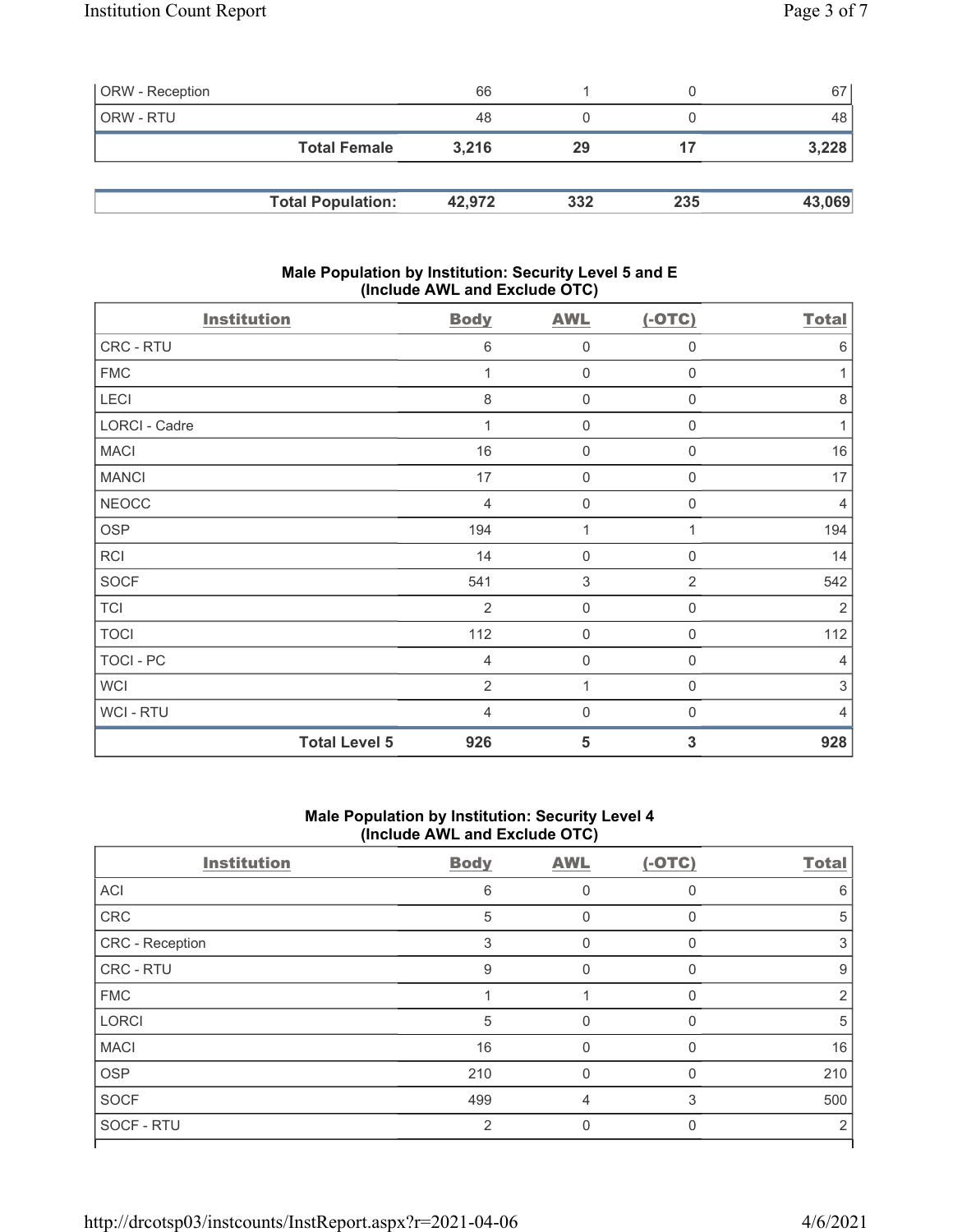| <b>TOCI</b>    |                      | 481   |  | 481             |
|----------------|----------------------|-------|--|-----------------|
| TOCI - PC      |                      | 12    |  | 12 <sub>1</sub> |
| <b>WCI-RTU</b> |                      |       |  | 6               |
|                | <b>Total Level 4</b> | 1,255 |  | 1,257           |

#### Male Population by Institution: Security Level 3 (Include AWL and Exclude OTC)

| <b>Institution</b>                | <b>Body</b>    | <b>AWL</b>          | $(-OTC)$            | <b>Total</b>   |
|-----------------------------------|----------------|---------------------|---------------------|----------------|
| <b>ACI</b>                        | 11             | $\mathsf 0$         | $\mathsf 0$         | 11             |
| ACI - PC                          | $\,6\,$        | $\mathsf 0$         | $\mathsf 0$         | $\,6\,$        |
| <b>ACI - RTU</b>                  | $\sqrt{2}$     | $\mathsf 0$         | $\mathsf 0$         | $\sqrt{2}$     |
| <b>BECI</b>                       | $\overline{7}$ | $\mathbf 0$         | $\mathsf{O}\xspace$ | $\overline{7}$ |
| CCI                               | 22             | $\mathsf 0$         | $\mathsf 0$         | 22             |
| CRC                               | 292            | $6\,$               | $\,6\,$             | 292            |
| CRC - Cadre                       | $6\,$          | $\mathsf{O}\xspace$ | $\mathbf 0$         | $\,6\,$        |
| CRC - Reception                   | 562            | 13                  | $10$                | 565            |
| CRC - RTU                         | 36             | $\mathbf 0$         | $\mathsf 0$         | 36             |
| <b>FMC</b>                        | $\,3$          | $\mathsf 0$         | $\mathsf 0$         | $\sqrt{3}$     |
| FMC - Intensive Care - Male (CMC) | $\mathbf{1}$   | $\mathbf 0$         | $\mathsf 0$         | $\mathbf{1}$   |
| GCI                               | 4              | $\mathsf 0$         | $\mathsf 0$         | $\sqrt{4}$     |
| <b>GCI-RTU</b>                    | 1              | $\mathsf 0$         | $\mathsf 0$         | 1              |
| LAECI                             | 21             | $\mathbf{1}$        | 1                   | 21             |
| LECI                              | 1,247          | $\mathbf{1}$        | $\mathsf 0$         | 1,248          |
| LOCI                              | 13             | $\mathbf 0$         | $\mathbf 0$         | 13             |
| LORCI                             | 396            | 27                  | 25                  | 398            |
| LORCI - Cadre                     | 101            | $\mathbf 0$         | $\mathsf 0$         | 101            |
| <b>LORCI - Reception</b>          | 24             | $\mathbf{1}$        | $\mathbf{1}$        | 24             |
| <b>MACI</b>                       | 728            | $\,6\,$             | 5                   | 729            |
| <b>MANCI</b>                      | 1,559          | 12                  | 10                  | 1,561          |
| <b>MCI</b>                        | 26             | $\mathbf 0$         | $\mathsf 0$         | 26             |
| <b>NCCI</b>                       | 62             | $\mathsf 0$         | $\mathsf 0$         | 62             |
| <b>NCI</b>                        | 21             | $\mathsf 0$         | $\mathsf 0$         | 21             |
| <b>NEOCC</b>                      | 625            | $\sqrt{2}$          | $\mathbf{1}$        | 626            |
| OSP                               | 15             | $\mathsf{O}\xspace$ | $\mathsf{O}\xspace$ | $15\,$         |
| PCI                               | 36             | $\sqrt{2}$          | $\mathbf{1}$        | $37\,$         |
| RCI                               | 1,400          | $\overline{7}$      | $\,$ 5 $\,$         | 1,402          |
| <b>RICI</b>                       | 25             | $\mathbf 0$         | $\mathsf{O}\xspace$ | 25             |
| SCI                               | 25             | $\mathsf{O}\xspace$ | $\mathsf 0$         | 25             |
| <b>SOCF</b>                       | 126            | $\mathbf{1}$        | $\mathsf 0$         | 127            |
| <b>TCI</b>                        | 768            | $\overline{4}$      | $\,$ 3 $\,$         | 769            |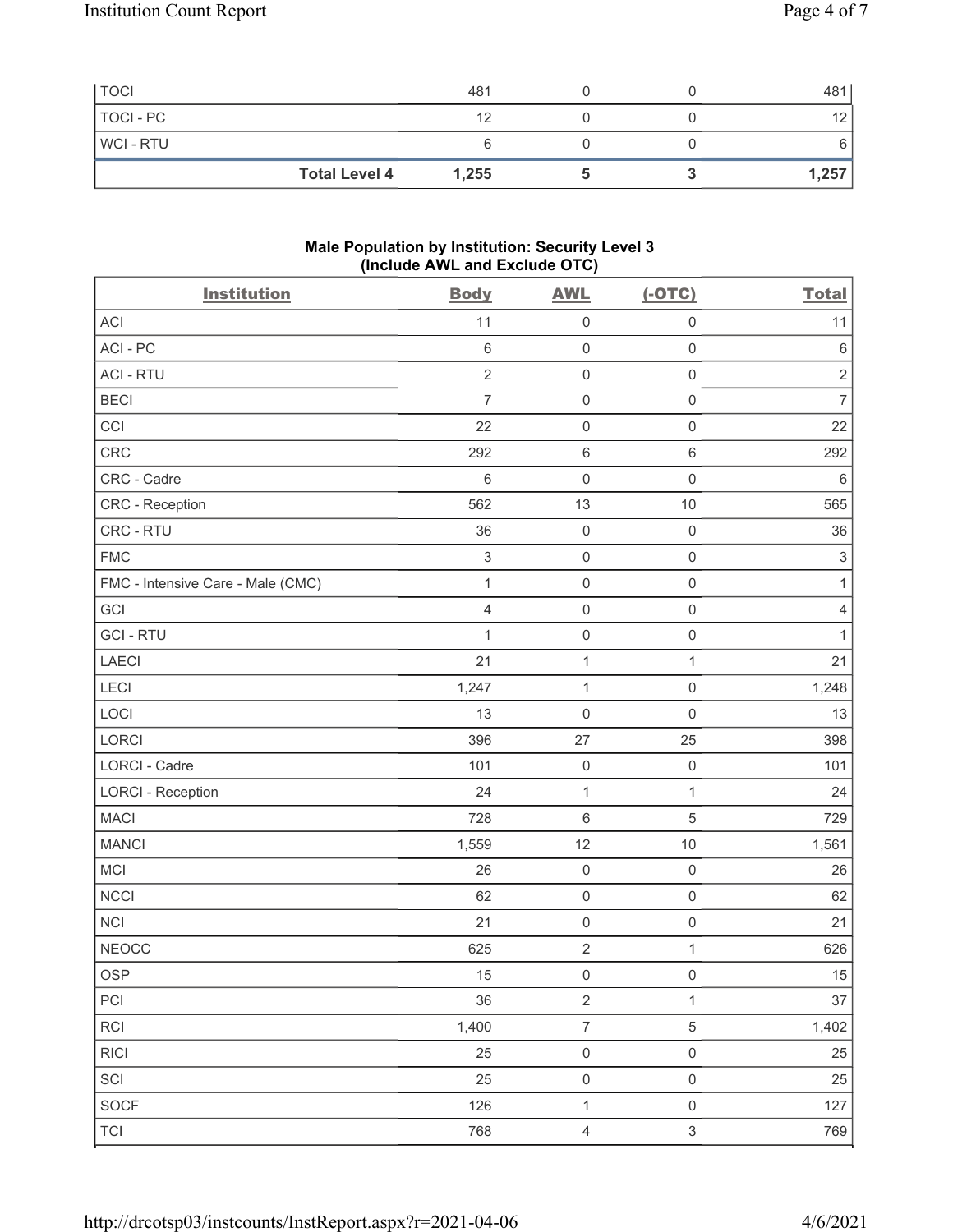| TCI - Camp     |                      |       |    |    |       |
|----------------|----------------------|-------|----|----|-------|
| <b>TOCI</b>    |                      | 39    |    |    | 39    |
| TOCI - PC      |                      | 59    |    |    | 59    |
| <b>WCI</b>     |                      | 994   |    |    | 994   |
| <b>WCI-RTU</b> |                      | 15    |    |    | 15    |
|                | <b>Total Level 3</b> | 9,279 | 90 | 75 | 9,294 |

#### Male Population by Institution: Security Level 2 (Include AWL and Exclude OTC)

| <b>Institution</b>                | <b>Body</b>    | <b>AWL</b>          | $(-OTC)$            | <b>Total</b>   |
|-----------------------------------|----------------|---------------------|---------------------|----------------|
| <b>ACI</b>                        | 680            | $\overline{4}$      | $\overline{2}$      | 682            |
| ACI - PC                          | 30             | $\mathsf{O}\xspace$ | $\mathsf{O}\xspace$ | 30             |
| <b>ACI - RTU</b>                  | 93             | $\mathsf{O}\xspace$ | $\mathsf{O}\xspace$ | 93             |
| <b>BECI</b>                       | 1,233          | $10$                | $\,8\,$             | 1,235          |
| CCI                               | 1,644          | $\,8\,$             | $\overline{7}$      | 1,645          |
| <b>CRC</b>                        | 45             | $\sqrt{4}$          | $\overline{4}$      | 45             |
| CRC - Cadre                       | 208            | $\mathsf{O}\xspace$ | $\mathsf{O}\xspace$ | 208            |
| CRC - Reception                   | 44             | $\,6\,$             | $\,6\,$             | 44             |
| CRC - Youth                       | $\mathbf{1}$   | $\mathbf 0$         | $\mathsf 0$         | $\mathbf{1}$   |
| $\mathsf{D}\mathsf{C}\mathsf{I}$  | $\mathbf{1}$   | $\mathsf 0$         | $\mathsf 0$         | $\mathbf{1}$   |
| <b>FMC</b>                        | 18             | $\sqrt{2}$          | $\mathsf 0$         | $20\,$         |
| FMC - Intensive Care - Male (CMC) | 12             | $\mathsf{O}\xspace$ | $\mathsf{O}\xspace$ | 12             |
| GCI                               | 428            | $\overline{4}$      | $\overline{2}$      | 430            |
| GCI - Camp                        | 1              | $\mathsf{O}\xspace$ | $\mathsf 0$         | $\mathbf{1}$   |
| <b>GCI-RTU</b>                    | 48             | $\mathbf{1}$        | $\mathsf 0$         | 49             |
| <b>LAECI</b>                      | 869            | $\boldsymbol{7}$    | $\boldsymbol{7}$    | 869            |
| LECI                              | 517            | $\sqrt{4}$          | $\overline{4}$      | 517            |
| LOCI                              | 1,035          | $\overline{2}$      | $\mathbf{1}$        | 1,036          |
| LORCI                             | 148            | $\boldsymbol{9}$    | $\boldsymbol{9}$    | 148            |
| LORCI - Cadre                     | 105            | $\mathsf 0$         | $\mathsf 0$         | 105            |
| <b>LORCI - Reception</b>          | $\overline{7}$ | $\mathsf{O}\xspace$ | $\mathsf 0$         | $\overline{7}$ |
| <b>MACI</b>                       | 149            | $\mathsf{O}\xspace$ | $\mathsf 0$         | 149            |
| <b>MANCI</b>                      | 391            | $\sqrt{3}$          | $\overline{2}$      | 392            |
| MCI                               | 1,333          | $\boldsymbol{7}$    | 5                   | 1,335          |
| <b>NCCI</b>                       | 789            | $\,6\,$             | $\,6\,$             | 789            |
| <b>NCI</b>                        | 1,218          | 8                   | 5                   | 1,221          |
| <b>NEOCC</b>                      | 162            | $\overline{2}$      | $\mathbf{1}$        | 163            |
| PCI                               | 759            | $\boldsymbol{7}$    | $\overline{2}$      | 764            |
| RCI                               | 227            | $\mathbf{1}$        | $\mathbf{1}$        | 227            |
| <b>RICI</b>                       | 1,302          | 11                  | $\boldsymbol{9}$    | 1,304          |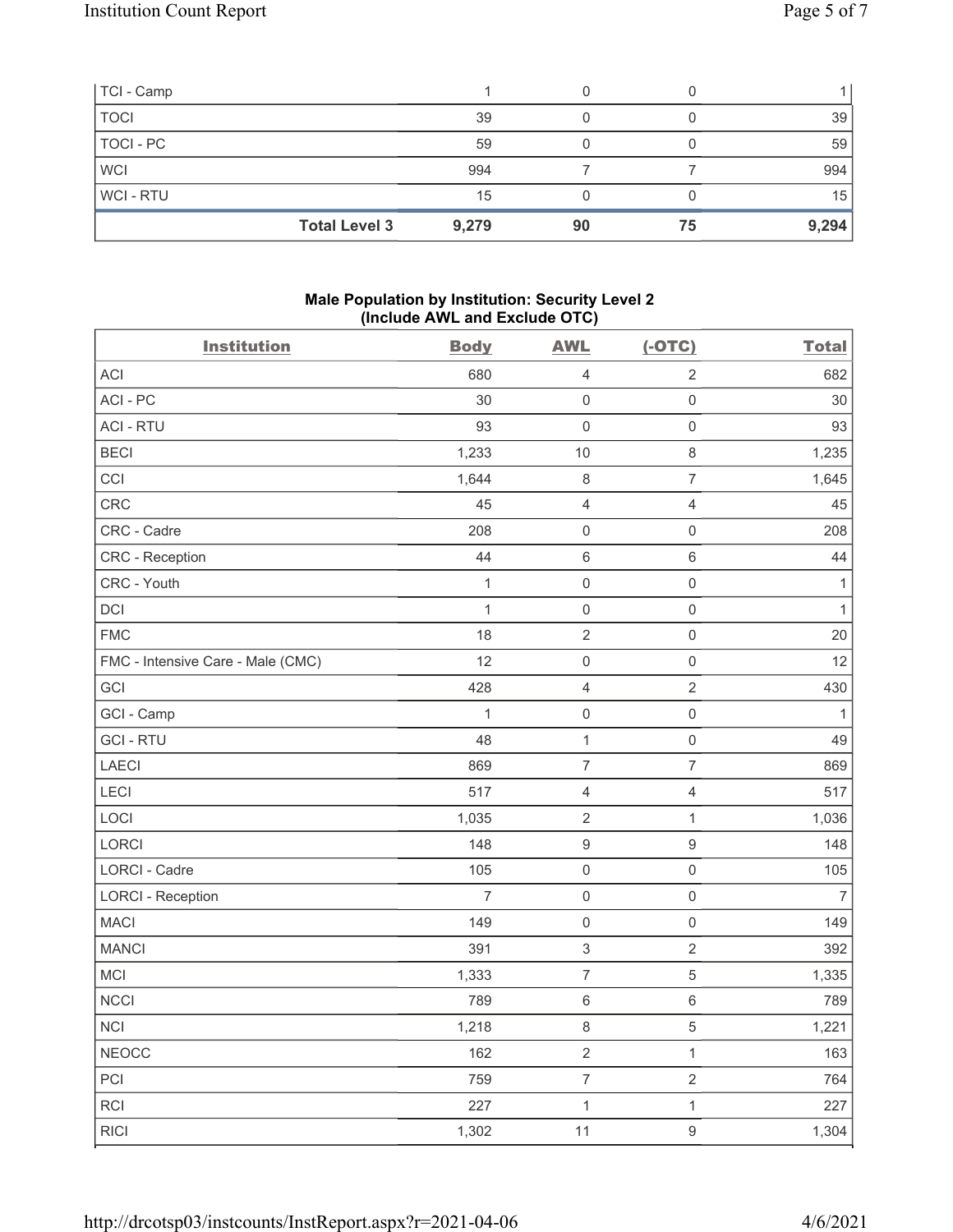| SCI         |                      | 839    | 5   |    | 841    |
|-------------|----------------------|--------|-----|----|--------|
| SOCF        |                      | 3      |     |    |        |
| <b>TCI</b>  |                      | 135    |     |    | 135    |
| <b>TOCI</b> |                      | 15     |     |    | 15     |
| TOCI - PC   |                      | 59     |     |    | 59     |
| <b>WCI</b>  |                      | 167    |     |    | 168    |
| WCI-RTU     |                      |        |     |    |        |
|             | <b>Total Level 2</b> | 14,716 | 112 | 84 | 14,744 |

### Male Population by Institution: Security Level 1 (Include AWL and Exclude OTC)

| <b>Institution</b>                | <b>Body</b>      | <b>AWL</b>          | $(-OTC)$            | <b>Total</b>   |
|-----------------------------------|------------------|---------------------|---------------------|----------------|
| <b>ACI</b>                        | 509              | $\overline{4}$      | $\overline{2}$      | 511            |
| ACI-PC                            | $\boldsymbol{9}$ | $\mathbf 0$         | $\mathsf 0$         | $9\,$          |
| <b>ACI - RTU</b>                  | 27               | $\mathbf 0$         | $\mathbf 0$         | 27             |
| <b>BECI</b>                       | 726              | $\overline{4}$      | $\sqrt{3}$          | 727            |
| <b>BECI - Camp</b>                | 461              | $\mathbf 0$         | $\mathsf 0$         | 461            |
| CCI                               | 454              | $\sqrt{2}$          | $\mathbf{1}$        | 455            |
| CRC                               | 26               | $\sqrt{2}$          | $\mathbf{1}$        | 27             |
| CRC - Cadre                       | 12               | $\mathbf 0$         | $\mathsf{O}\xspace$ | 12             |
| <b>CRC</b> - Reception            | 37               | $\,6\,$             | $\overline{4}$      | 39             |
| <b>FMC</b>                        | 392              | $\mathbf 5$         | $\overline{2}$      | 395            |
| FMC - Intensive Care - Male (CMC) | 27               | $\mathsf{O}\xspace$ | $\mathsf 0$         | 27             |
| GCI                               | 559              | $\overline{7}$      | $\overline{2}$      | 564            |
| GCI - Camp                        | 451              | $\mathbf 0$         | $\mathsf 0$         | 451            |
| <b>GCI-RTU</b>                    | 9                | $\mathbf 0$         | $\mathsf 0$         | $9\,$          |
| <b>LAECI</b>                      | 660              | $\boldsymbol{9}$    | $\,8\,$             | 661            |
| LECI                              | 4                | $\mathbf{1}$        | $\mathsf 0$         | $\,$ 5 $\,$    |
| LECI - Camp                       | 164              | $\mathbf 0$         | $\mathsf{O}\xspace$ | 164            |
| LOCI                              | 960              | $\sqrt{2}$          | $\mathbf{1}$        | 961            |
| <b>LORCI</b>                      | 228              | $\sqrt{3}$          | $\overline{2}$      | 229            |
| LORCI - Cadre                     | 28               | $\mathbf 0$         | $\mathsf 0$         | 28             |
| <b>LORCI - Reception</b>          | $\overline{7}$   | $\mathbf 0$         | $\mathsf{O}\xspace$ | $\overline{7}$ |
| MACI - Minimum                    | 1,163            | 12                  | 10                  | 1,165          |
| <b>MANCI</b>                      | 10               | $\mathbf 0$         | $\mathbf 0$         | 10             |
| MANCI - Camp                      | 194              | $\mathbf 0$         | $\mathsf 0$         | 194            |
| <b>MCI</b>                        | 676              | $\overline{4}$      | $\overline{4}$      | 676            |
| MCI - Camp                        | 277              | $\mathbf 0$         | $\mathsf 0$         | 277            |
| <b>NCCI</b>                       | 1,485            | $\,8\,$             | $\overline{4}$      | 1,489          |
| <b>NCI</b>                        | 963              | $\overline{4}$      | $\mathbf{1}$        | 966            |